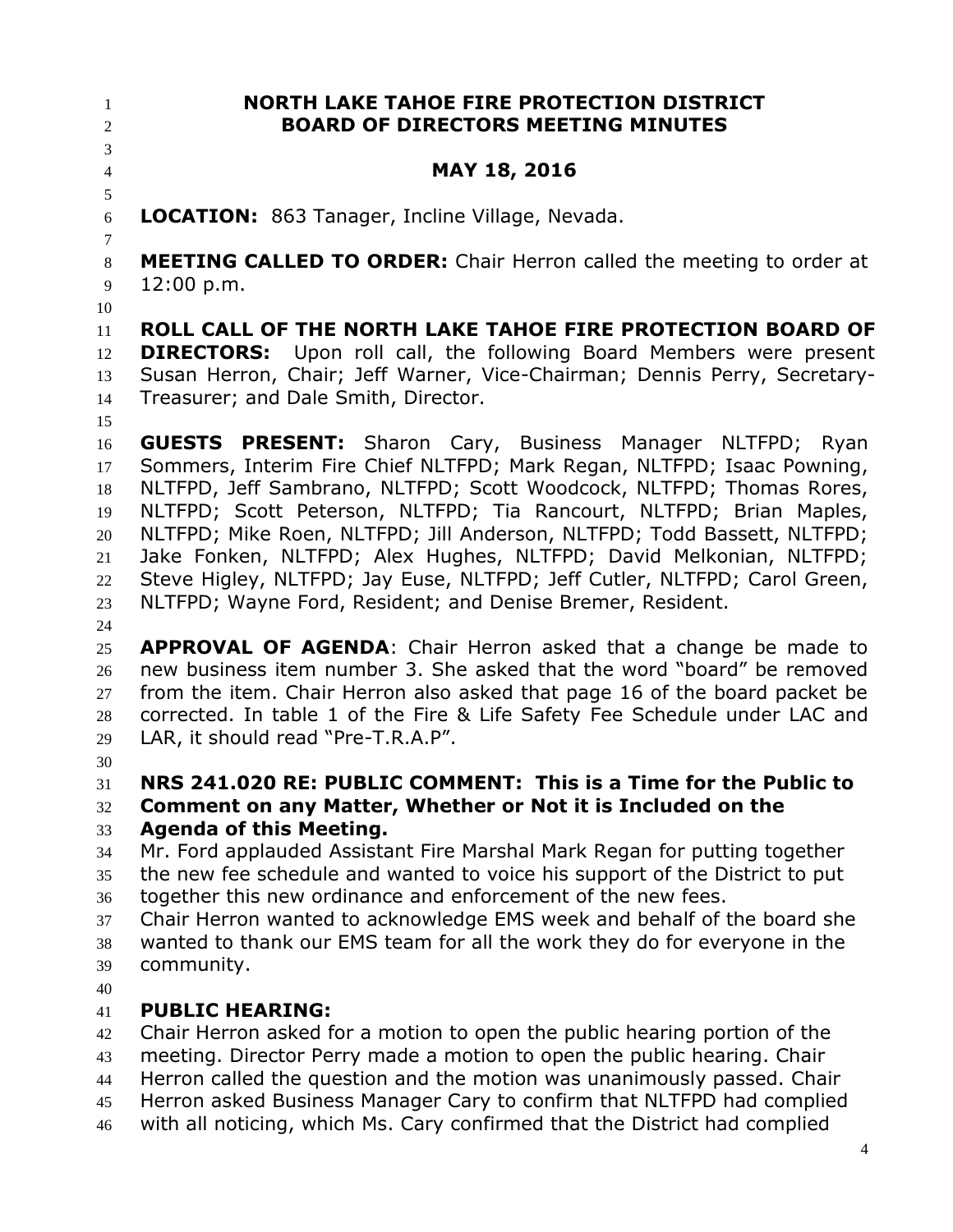with all noticing requirements. **1. Discussion of and possible action to approve the North Lake Tahoe Fire Protection District's Fiscal Year 2016-2017 Budget as presented at the April 13, 2016 Budget Workshop Meeting.**  Chair Herron asked for a motion to approve the Budget for Fiscal Year 2016- 7 2017. Director Perry made a motion that the Board of Directors approve the budget, as submitted, and Director Warner seconded the motion. The motion passed unanimously 4-0. Chair Herron asked for a motion to close the Public Hearing portion of the 12 meeting. Director Smith made a motion to close the Public Hearing and it was seconded by Director Warner. Chair Herron called the question and the motion was unanimously passed. **CONSENT AGENDA** No changes were made to the consent agenda items; 17 Chair Herron deemed them approved as submitted. **APPROVAL OF MINUTES OF THE APRIL 13, 2016 BOARD OF DIRECTORS MEETING. APPROVAL OF ACCOUNTS PAYABLE REPORT FOR APRIL 2016. APPROVAL OF THE MONTHLY MANAGEMENT REPORT FOR APRIL 2016. NEW BUSINESS:**  Chief Sommers wanted to first thank Captain Steve Alcorn for his years of service and acknowledge that his retirement ceremony is scheduled for the July 13 meeting which was rescheduled due to logistical issues. **1. Promotion of Firefighter Scott Woodcock to Fire Captain and badge pinning ceremony** Chief Sommers then introduced Captain Scott Woodcock as the District's newest Captain. Scott has been with the District for 22 years and has done an excellent job so far for NLTFPD and will continue to be a great employee for the District. **2. Discussion and possible action to approve Resolution #16-01 Ordinance Setting Service Fees for Fire & Safety Activities** Assistant Fire Marshal Mark Regan outlined Resolution #16-01 and explained that the County has been collecting the fees and this will allow for the District to collect and retain the fees outlined in #16-01. The District will see

- a 12% increase on the Washoe County Building Fee Permit total. Additional
- fees are outlined in Table 1 of #16-01 and are fees that are no longer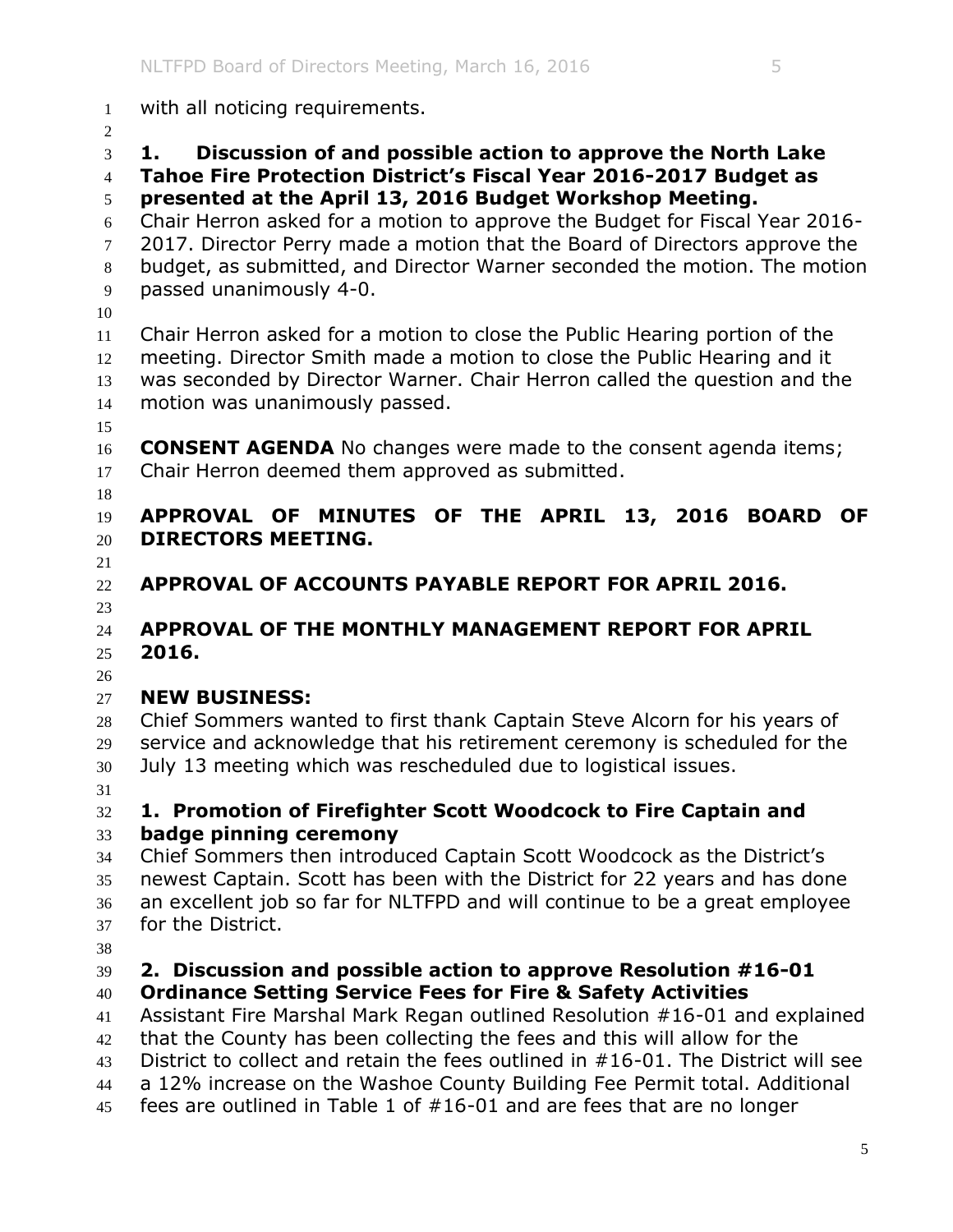- collected by the county and will now be collected by the District. Contractors will see about a 2% increase.
- Director Smith asked about the \$50 fee that is collected for a tree removal
- permit when it is not part of the building permit. Mr. Regan explained that
- that would be someone who just needed a tree removed from their property
- and that currently, the district waives those fees due to a grant that NLTFPD
- 7 receives to help cover the costs of tree removal and defensible space.
- Director Smith asked if this fee was applicable to the vegetation
- management plan that is required annually. Mr. Regan explained that this is
- not the same and is only required for some properties in the district who are
- having a hard time meeting both building code requirements and the
- 12 defensible space requirements. There is one property in the District that is
- currently having this issue.
- Director Smith inquired about why a Medical Marijuana facility inspection is
- treated differently than any other commercial facility inspection. Mr. Regan
- explained that per NRS, all medical facilities that have to do with Medical
- Marijuana should not be coming out of the general fund, which is why it is a
- little different from general commercial facility inspections. Devon Reese explained to Director Smith and the board that Mr. Regan has spent a lot of
- time and attended training on MME and the unique issues that come with
- Medical Marijuana facilities.
- Director Smith asked about the Credit Card Processing Fee and thought that
- it was excessive. Mr. Regan explained that 5% is what Washoe County
- charges and that is what the District is charged to process credit cards.
- Director Perry asked for clarification on the overall collection of fees and
- what Washoe County was collecting versus what the District will now be
- collecting and what the increase is year-over-year.
- 

 Director Smith made a motion that the Board adopts Resolution #16-1 and Director Warner seconded. The motion passed unanimously 4-0.

# **3. Discussion and possible action to appoint two Board Members to the Appeals Committee per Resolution #13-1, Appendix A, Section**

**A101.2**

 Chair Herron asked the Board to turn to page 20 of the board packet. Mr. Regan provided the board with an acceptable list of candidates who could be appointed to the Appeals Committee. Chair Herron appointed Directors Smith and Zahler to serve with her on the committee in the event of an appeal. There were no objections to the appointments.

**4. Discussion and possible action to hire the Fire Prevention** 

**Inspector II position prior to the end of the 2015-2016 Fiscal Year**

 Assistant Fire Marshal Mark Regan explained that the District is in the process of hiring a Fire Inspector II and would like to bring on that individual prior to July 1, 2016 so that the processing time will be more efficient due to 46 the increase in building and construction within the community. Business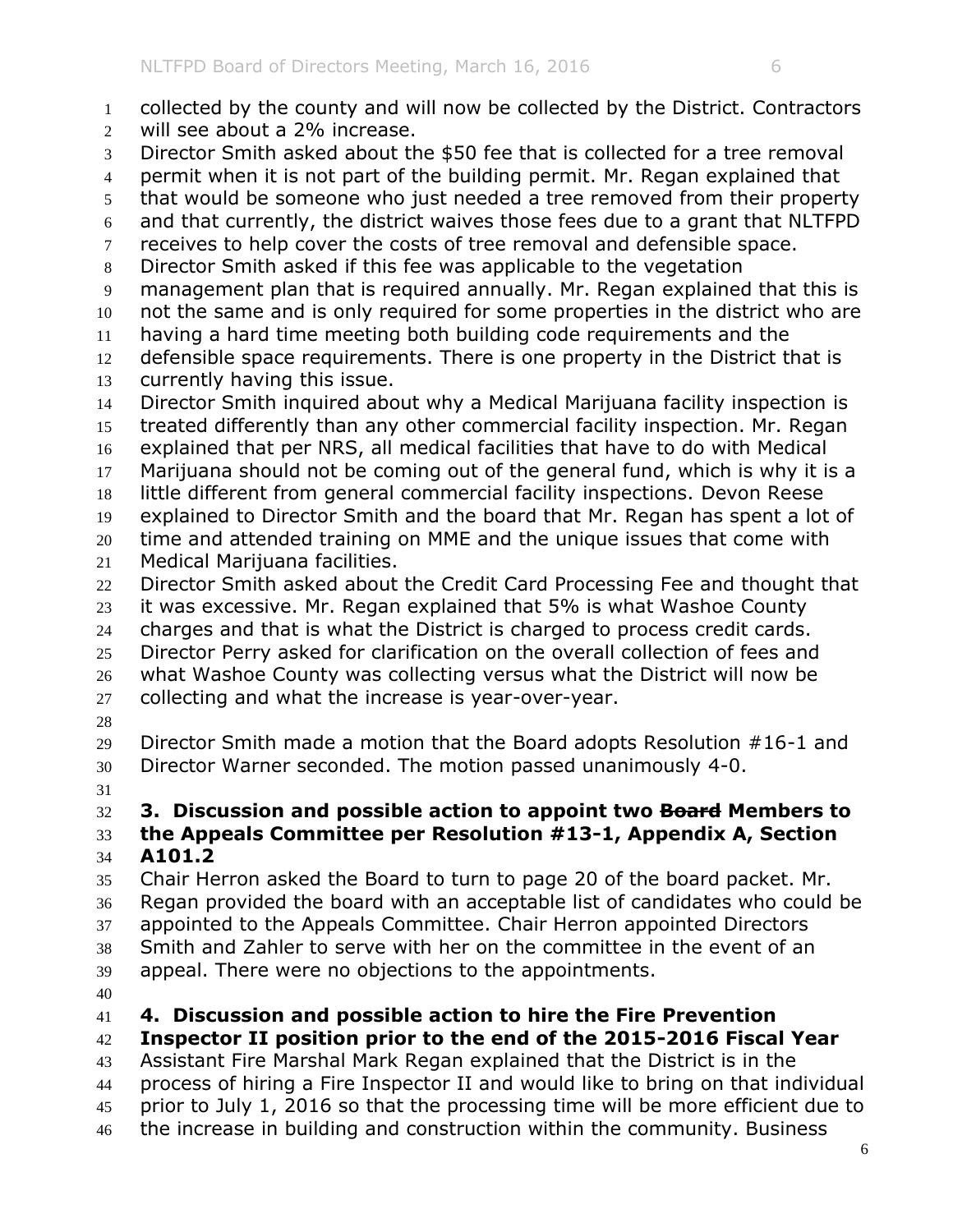Manager Cary also explained that the position is already approved for FY 2016-2017. Director Perry asked Chief Sommers how many shift personnel positions are currently unfilled. Chief Sommers said that for FY 2016-2017 there will be 3 unfilled positions and that there is no plan to fill those positions for the upcoming fiscal year. Director Perry expressed concern of filling a position on the administrative side while there are still three unfilled positions on the shift personnel side of the District. Chief Sommers explained that it is difficult for one individual to handle all of the prevention items alone and it is important to hire an Inspector to help keep up with the building and construction that is occurring within the community. Chair Herron explained that all the positions are budgeted for and can be filled if Chief Sommers feels it necessary. Director Warner expressed his support for Chief Sommers filling those positions as he sees fit. Director Smith made a motion to hire the Fire Prevention Inspector II position prior to the end of the 2015-2016 Fiscal Year. The motion was seconded by Director Warner and the motion passed unanimously 4-0. **5. Discussion and possible action to hire and execute an agreement between R & R Public Affairs, LLC as NLTFPD's Government and Public Affairs Advisor for the 2016-2017 Fiscal Year at a fixed fee of \$24,000** Business Manager Cary explained that in the past, the District had hired a lobbyist for legislative sessions until about 2009. After that, former Chief Brown was the one who represented the District in legislative sessions and anything that would affect the District. The \$24,000 is budgeted in the FY 27 2016-2017 and the firm that is being recommended to the Board is where former Chief Brown is now working. Director Smith inquired about how R & R Public Affairs LLC was decided upon as the firm that the District would like to hire. Business Manager Cary explained that it was because of former Chief Brown and his knowledge and expertise on the issues that involve the District and his involvement in other areas of the community. Chief Sommers added that R & R Partners has a position that is dedicated to First Responders. In the past it was held by a State Forester who retired, and it just matched up with the timing of Brown's retirement from the District. Chief Sommers explained that R & R Public Affairs has been extremely successful in representing local governments on various issues when it comes to legislation. Devon Reese confirmed that legal counsel had reviewed the contract and made sure that everything was followed correctly and by law. Mr. Reese also said that R & R Public Affairs is extremely qualified and capable in representing the District. Director Warner made a motion to approve R & R Public Affairs LLC as the

District's Government and Public Affairs Advisor for the 2016-2017 Fiscal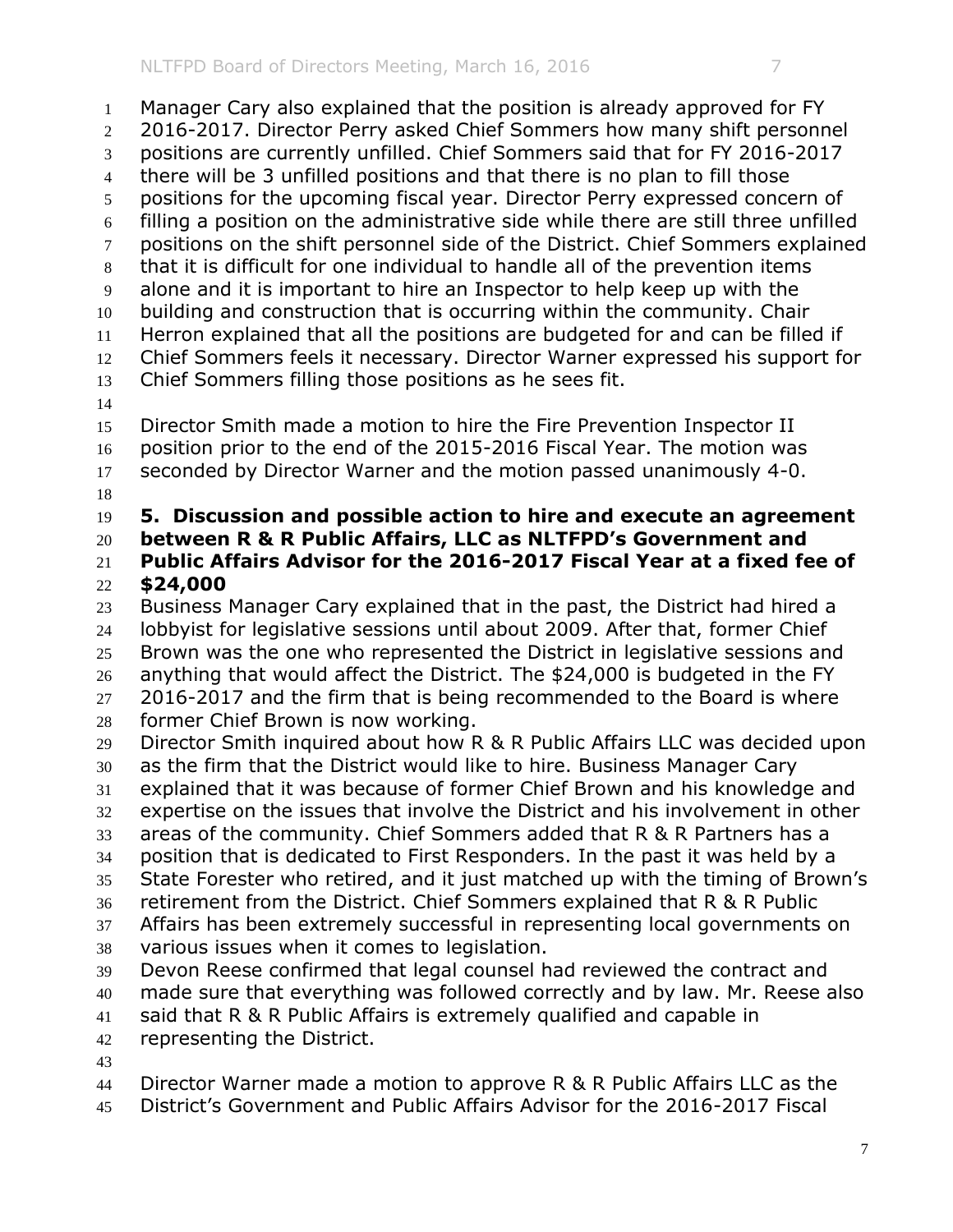Year. The motion was seconded by Director Perry and passed unanimously 2  $4-0$ .

**OLD BUSINESS:** None.

#### **REPORTS:**

## **A. Legal Counsel Reports**

 Devon Reese addressed the Board regarding the Nevada Fire Safe Counsel 9 and the bankruptcy. There will be a hearing on May  $31<sup>st</sup>$  that will involve all of the organizations that are involved as creditors in the bankruptcy, including NLTFPD. NLTFPD has filed motions to object to the way the 12 trustees are trying to divide the funds because we do not know why they are 13 being divided the way they are. The District is currently owed about \$635,000 and the trustees have put together a plan to only distribute about 15 \$190,000 to the District which is about a third of what we are owed. There is no explanation as to why the money is being distributed the way it is. On Friday, May 20 Mr. Reese will be meeting with Congressman Amodei, along with Chief Brown, to discuss Congressman Amodei's involvement in the 19 hearing on May  $31<sup>st</sup>$ .

 Mr. Reese updated the Board on the Retiree Lawsuit that the District is currently facing. Chief Sommers and Mr. Reese attended a settlement conference on Tuesday, which did not last very long and it was clear that an agreement would not be reached between Mr. Cowan and his legal counsel and the District. Legal counsel feels that moving forward, the Nevada Supreme Court will hear the case. It is also anticipated that other parties throughout the state might join in our position on this case. The timeline that was previously discussed with the board still looks to be the scenario that is most likely.

- 
- 

## **B. Board of Directors Comments/ Reports** None.

# **C. Fire Chief Reports**

 Chief Sommers wanted to thank everyone for their work on the budget so far. Chief Sommers also wanted to let the Board know that he was following the AB104 taxation at the county level for fees were not paid previously. There was a meeting on April  $12<sup>th</sup>$  that he was not able to attend, however the minutes will be posted soon and he will update the Board on this item at June's meeting.

 There is an opportunity for the District to conduct some training at a house on Champagne that Battalion Chief Sambrano will discuss with the board, however the home owners were not able to meet the requirements due to lack of funds and time. Fortunately, the Sheriff's office will be able to use the home for training purposes.

 Washoe County Sheriff's Office and the District are continuing to work on getting the Health & Public Safety Pier and are continuing to try to secure funds and a location for the project.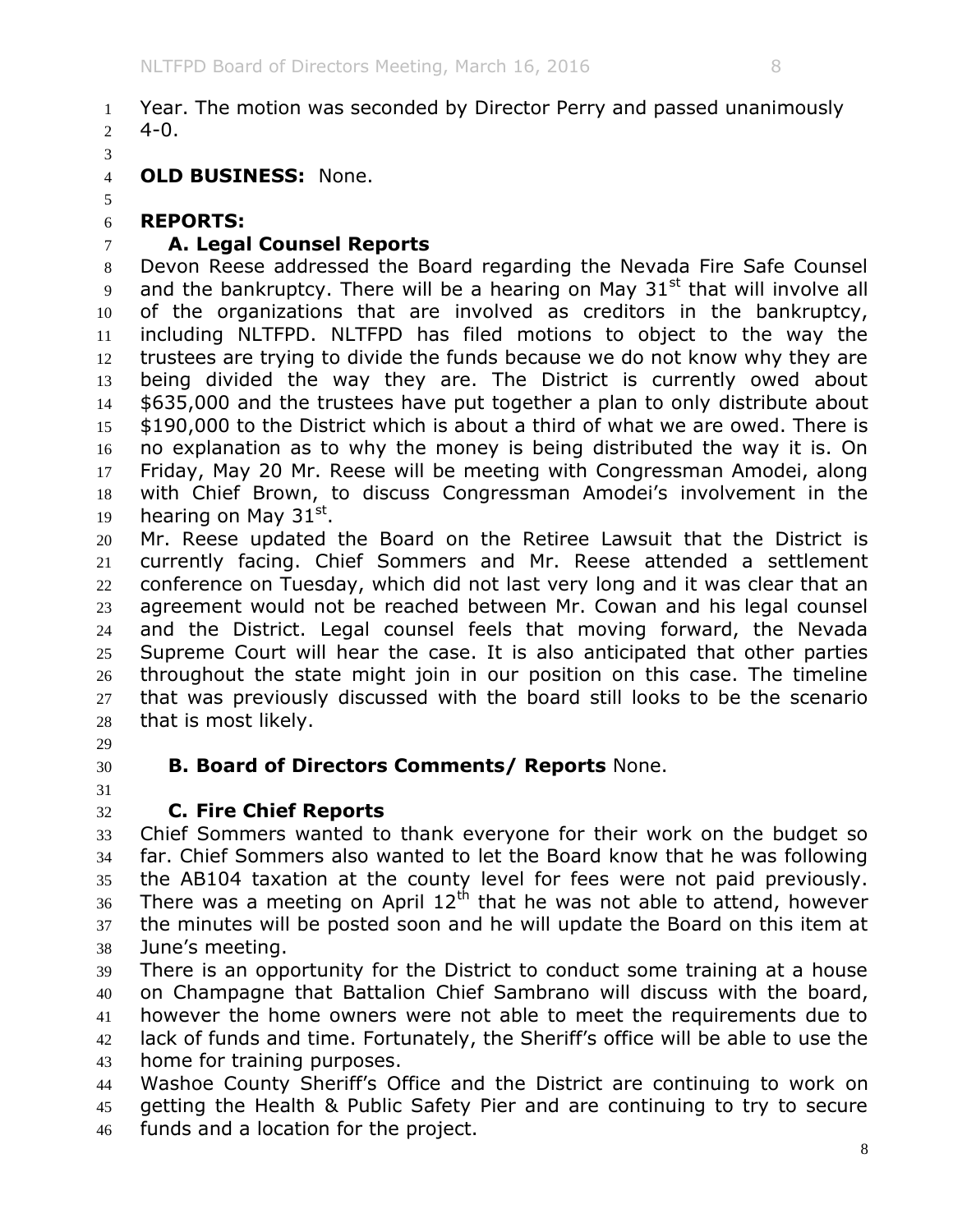Chief Sommers also addressed the retirements and promotions that are taking place within the District, as well as the upcoming Engineer's Testing that will be taking place the first week in June. Outside evaluators will be assisting the District with the testing. Truck 11 underwent annual testing from UL and they found significant issues with the ladder itself and how the ladder held on to the top of the engine. 7 The truck has been taken out of service and is currently in Ontario, CA being 8 serviced. The hope is that the truck will return in  $3 - 4$  weeks. Fuels Management Officer Powning, Ms. Cary and Chief Sommers have been working on the annual operating agreements with Cal OES, USFS, and Cal Fire. 12 May  $26<sup>th</sup>$  Chief Sommers will be giving a presentation to the legislative committee on Stream Variance Ordinance NRS 528-053. Currently the Ordinance is not very clear and this will be a learning experience for our District as well as other members of the public, as not many people understand it, nor agree with it. The meeting will be to hopefully change the 17 agreement to something that makes more sense to those who are in fuels management. The District has applied for SNPLMA funds. It looks as though the Basin will receive about \$40 million, and within the District we are hoping to receive \$973,000 to complete the fuels work that is needed within our area. The ambulance that was involved in the wreck is in Washington. Chief Sommers and Chief Sambrano are currently working with insurance on the vehicle and will keep the board posted as the issue moves forward. Chief Sommers informed the board that he has extended an invitation to all employees within the District to meet with him on a rank level, and out of those meetings he has compiled a list of priorities and concerns, which he will be working on addressing and solving. Legal Counsel Reese advised Chief Sommers and the board to include R & R Public Affairs in the process regarding the scheduled funds that the District is due to receive. Director Smith inquired as to whether or not this has to do directly with stream environment zone exclusion or modification. Chief Sommers clarified that this money would be to do fuels work within those stream environment zones and what is allowed versus what is not. Director Warner asked Chief Sommers about the Public Safety Pier and

 whether it could be located down at Burnt Cedar. Chief Sommers explained that Chief Brown had already visited this location during the initial stages of planning for the pier and it was determined that a pier could not be built close enough to the shore for it to be feasible. In addition we cannot construct a pier near the towns' water intake.

## **D. Chief Officers Reports**

 Battalion Chief Sambrano updated the Board on EMS Week and recognized all the hard work and dedication that our District personnel do on a daily basis. Chief Sambrano also wanted to update the Board on the training that took place on Lakeshore. Both of the homes on the property provided